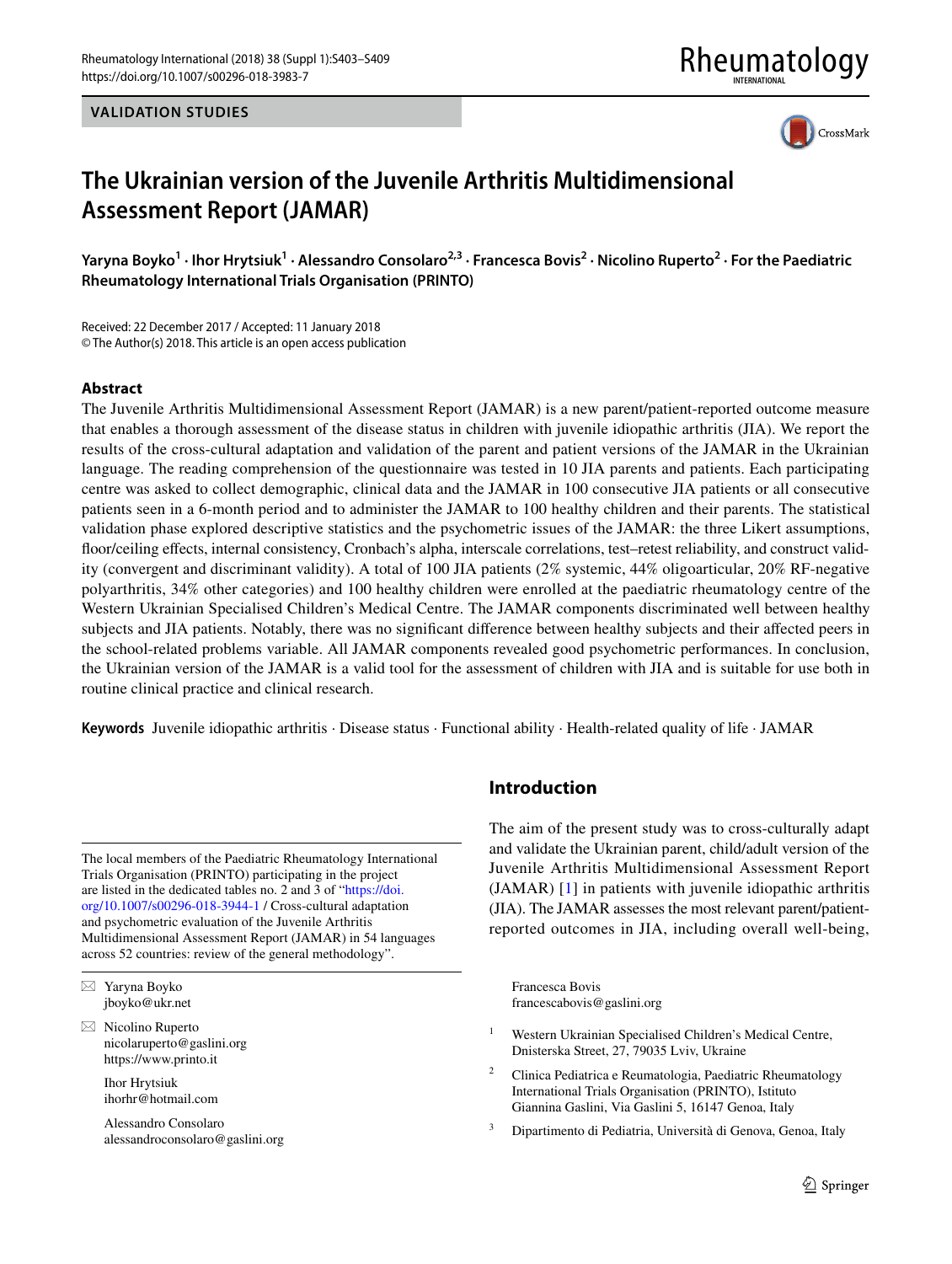functional status, health-related quality of life (HRQoL), pain, morning stiffness, disease activity/status/course, articular and extra-articular involvement, drug-related side efects/compliance and satisfaction with illness outcome.

This project was part of a larger multinational study conducted by the Paediatric Rheumatology International Trials Organisation (PRINTO) [[2\]](#page-6-1) aimed to evaluate the Epidemiology, Outcome and Treatment of Childhood Arthritis (EPOCA) in diferent geographic areas [[3\]](#page-6-2).

We report herein the results of the cross-cultural adaptation and validation of the parent and patient versions of the JAMAR in the Ukrainian language.

# **Materials and methods**

The methodology employed has been described in detail in the introductory paper of the supplement [[4\]](#page-6-3). In brief, it was a cross-sectional study of JIA children, classifed according to the ILAR criteria [\[5](#page-6-4), [6\]](#page-6-5) and enrolled from January 2015 to March 2015. Children were recruited after Ethics Committee approval and consent from at least one parent.

## **The JAMAR**

The JAMAR [[1\]](#page-6-0) includes the following 15 sections:

- 1. Assessment of physical function (PF) using 15 items in which the ability of the child to perform each task is scored as follows:  $0 =$  without difficulty,  $1 =$  with some difficulty,  $2 =$  with much difficulty, and  $3 =$ unable to do and not applicable if it was not possible to answer the question or the patient was unable to perform the task due to their young age or to reasons other than JIA. The total PF score ranges from 0 to 45 and has three components: PF-lower limbs (PF-LL); PF-hand and wrist (PF-HW) and PF-upper segment (PF-US) each scoring from 0 to 15 [\[7](#page-6-6)]. Higher scores indicating higher degree of disability [\[8](#page-6-7)[–10](#page-6-8)].
- 2. Rating of the intensity of the patient's pain on a 21-numbered circle visual analogue scale (VAS) [\[11](#page-6-9)].
- 3. Assessment of the presence of joint pain or swelling (present/absent for each joint).
- 4. Assessment of morning stifness (present/absent).
- 5. Assessment of extra-articular symptoms (fever and rash) (present/absent).
- 6. Rating of the level of disease activity on a 21-circle VAS.
- 7. Rating of disease status at the time of the visit (categorical scale).
- 8. Rating of disease course from previous visit (categorical scale).
- 9. Checklist of the medications the patient is taking (list of choices).
- 10. Checklist of side efects of medications.
- 11. Report of difficulties with medication administration (list of items).
- 12. Report of school/university/work problems caused by the disease (list of items).
- 13. Assessment of HRQoL, through the physical health (PhH), and psychosocial health (PsH) subscales (fve items each) and a total score. The four-point Likert response, referring to the prior month, are 'never'  $(score=0)$ , 'sometimes'  $(score=1)$ , 'most of the time'  $(\text{score}=2)$  and 'all the time'  $(\text{score}=3)$ . A 'not assessable' column was included in the parent version of the questionnaire to designate questions that cannot be answered because of developmental immaturity. The total HRQoL score ranges from 0 to 30, with higher scores indicating worse HRQoL. A separate score for PhH and PsH (range  $0-15$ ) can be calculated  $[12-14]$  $[12-14]$ .
- 14. Rating of the patient's overall well-being on a 21-numbered circle VAS.
- 15. A question about satisfaction with the outcome of the illness (Yes/No) [\[15](#page-6-12)].

The JAMAR is available in three versions, one for parent proxy-report (child's age 2–18), one for child self-report, with the suggested age range of 7–18 years, and one for adults.

## **Cross‑cultural adaptation and validation**

The process of cross-cultural adaptation was conducted according to the international guidelines with 2–3 forward and backward translations. In those countries for which the translation of JAMAR had been already cross-cultural adapted in a similar language (i.e. Spanish in South American countries), only the probe technique was performed. Reading comprehension and understanding of the translated questionnaires were tested in a probe sample of 10 JIA parents and 10 patients.

Each participating centre was asked to collect demographic, clinical data and the JAMAR in 100 consecutive JIA patients or all consecutive patients seen in a 6-month period and to administer the JAMAR to 100 healthy children and their parents.

The statistical validation phase explored the descriptive statistics and the psychometric issues [\[16\]](#page-6-13). In particular, we evaluated the following validity components: the frst Likert assumption [mean and standard deviation (SD) equivalence]; the second Likert assumption or equal item–scale correlations (Pearson *r*: all items within a scale should contribute equally to the total score); third Likert assumption (item internal consistency or linearity for which each item of a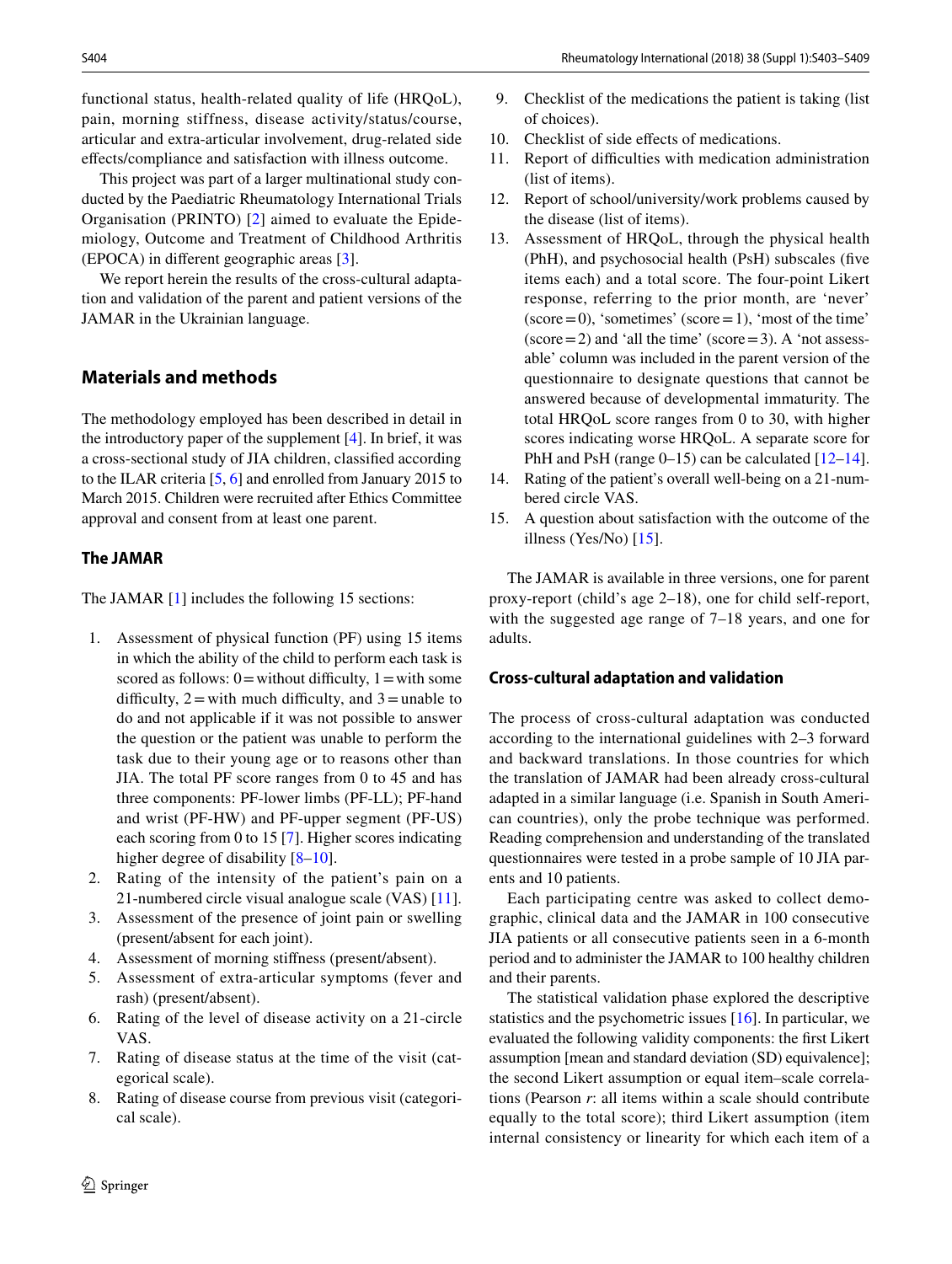scale should be linearly related to the total score that is 90% of the items should have Pearson *r*≥0.4); foor/ceiling efects (frequency of items at lower and higher extremes of the scales, respectively); internal consistency, measured by the Cronbach's alpha, interscale correlation (the correlation between two scales should be lower than their reliability coefficients, as measured by Cronbach's alpha); test–retest reliability or intra-class correlation coefficient (reproducibility of the JAMAR repeated after 1 or 2 weeks); and construct validity in its two components: the convergent or external validity which examines the correlation of the JAMAR subscales with the six JIA core set variables, with the addition of the parent assessment of disease activity and pain by the Spearman's correlation coefficients  $(r)$  [[17](#page-6-14)] and the discriminant validity, which assesses whether the JAMAR discriminates between the diferent JIA categories and healthy children [[18\]](#page-6-15).

Quantitative data were reported as medians with 1st and 3rd quartiles and categorical data as absolute frequencies and percentages.

The complete Ukrainian parent and patient versions of the JAMAR are available upon request to PRINTO.

## <span id="page-2-0"></span>**Results**

#### **Cross‑cultural adaptation**

The Ukrainian JAMAR was fully cross-culturally adapted from the standard English version with two forward and two backward translations with a concordance for 108/123 translations lines (87.8%) for the parent version and 106/120 lines (88.3%) for the child version.

All 123 lines of the parent version of the JAMAR were understood by at least 80% of the ten parents tested (median =  $100\%$ ; range:  $90-100\%$ ). All the 120 lines of the patient version of the JAMAR were understood by at least 80% of the children (median =  $100\%$ ; range: 80–100%). Both versions of the JAMAR were unmodifed after the probe technique.

## **Demographic and clinical characteristics of the subjects**

A total of 100 JIA patients and 100 healthy children (total of 200 subjects) were enrolled at the paediatric rheumatology centre of theWestern Ukrainian Specialised Children's Medical Centre. One patient did not give the consent to use his/her data.

In the 100 JIA subjects, the JIA categories were 2% with systemic arthritis, 44% with oligoarthritis, 20% with RFnegative polyarthritis, 3% with RF-positive polyarthritis, 1%

with psoriatic arthritis, 16% with enthesitis-related arthritis and 4% with undiferentiated arthritis (Table [1](#page-3-0)).

A total of 186/200 (93%) subjects had the parent version of the JAMAR completed by a parent (100 from parents of JIA patients and 86 from parents of healthy children). The JAMAR was completed by 149/186 (80.1%) mothers and 37/186 (19.9%) fathers. The child version of the JAMAR was completed by 131/200 (65.5%) children age 6.3 or older. Also patients younger than 7 years old, capable to assess their personal condition and able to read and write were asked to fll in the patient version of the questionnaire.

#### **Discriminant validity**

The JAMAR results are presented in Table [1](#page-3-0), including the scores [median (1st–3rd quartile)] obtained for the PF, the PhH, the PsH subscales and total score of the HRQoL scales. The JAMAR components discriminated well between healthy subjects and JIA patients.

In summary, the JAMAR revealed that JIA patients had a greater level of disability and pain, as well as a lower HRQoL than their healthy peers. However, there was no signifcant diference between healthy subjects and their afected peers in the school-related problems variable.

#### **Psychometric issues**

The main psychometric properties of both parent and child versions of the JAMAR are reported in Table [2.](#page-4-0) [Results](#page-2-0) refer mainly to the parent's version fndings, unless otherwise specifed.

#### **Descriptive statistics (frst Likert assumption)**

There were no missing results for all JAMAR items, since data were collected through a web-based system that did not allow to skip answers and input of null values. The response pattern for both PF and HRQoL was positively skewed toward normal functional ability and normal HRQoL. All response choices were used for the diferent HRQoL items except for items 1, 6, 8 and 9, whereas a reduced number of response choices was used for PF items from 6 to 11 and items 14 and 15.

The mean and SD of the items within a scale were roughly equivalent for the PF and for the HRQoL items, except for HRQoL item 5 (data not shown). The median number of items marked as not applicable was  $1\%$  (0–1%) for the PF and 5% (5–10%) for the HRQoL.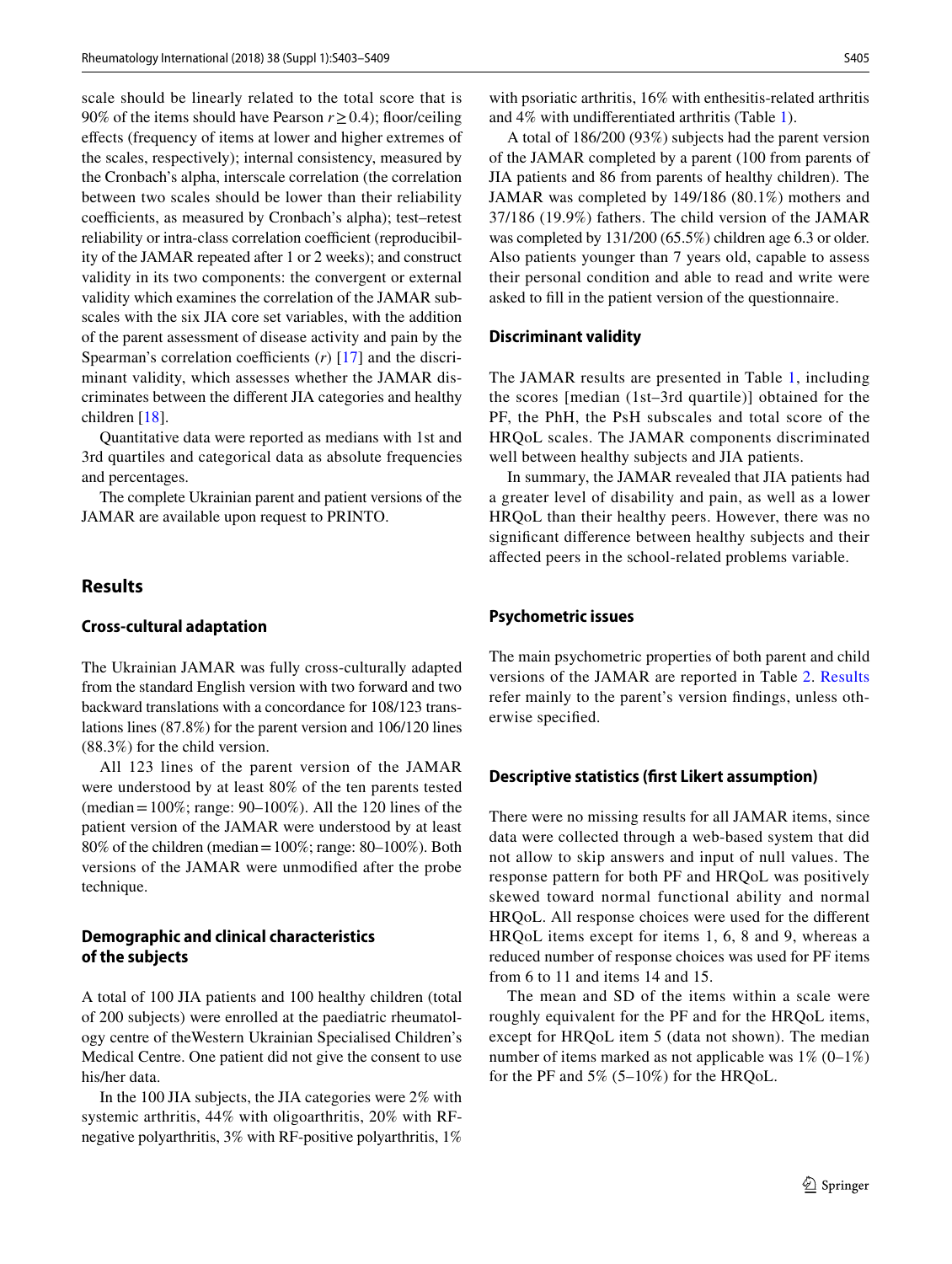<span id="page-3-0"></span>

| Table 1 Descriptive statistics (medians, 1st-3rd quartiles or absolute frequencies and $\%$ ) for the 100 JIA patients |  |
|------------------------------------------------------------------------------------------------------------------------|--|
|------------------------------------------------------------------------------------------------------------------------|--|

|                                     | Systemic         | Oligoarthritis  | RF poly-<br>arthritis | $RF + poly-$<br>arthritis | Psoriatic<br>arthritis | Enthesitis-<br>related<br>arthritis | Undifferenti-<br>ated arthritis | All JIA<br>patients | Healthy              |
|-------------------------------------|------------------|-----------------|-----------------------|---------------------------|------------------------|-------------------------------------|---------------------------------|---------------------|----------------------|
|                                     | $N=12$           | $N = 44$        | $N = 20$              | $N=3$                     | $N=1$                  | $N = 16$                            | $N=4$                           | $N = 100$           | $N = 100$            |
| Female                              | 9(75%)           | 32 (72.7%)      | 18 (90%)              | $3(100\%)$                | $1(100\%)$             | $1(6.3\%)$                          | 3(75%)                          | $67(67%)$ **        | 63 (63%)             |
| Age at visit                        | $8.1(6.3-11.9)$  | $6.3(3.8-10.7)$ | $7.1(5.1-10.3)$       | $13.8(11.2 -$<br>15.4)    | $2.9(2.9-2.9)$         | $15.4(13-16.1)$                     | $16(11.7-16.7)$ 8.9 (5.7-       | $13.5$ <sup>#</sup> | $9.7(7.5 -$<br>11.7) |
| Age at onset                        | $3.7(2.1-4.1)$   | $2.8(1.6-5.6)$  | $4.3(2.4 - 7.2)$      | 10.3<br>$(8.4 - 10.6)$    | $1.1(1.1-1.1)$         | 12.7<br>$(9.8 - 14.5)$              | $9.8(4.7-15.8)$                 | 4.4 $(2.3-9.3)^{#}$ |                      |
| Disease duration                    | $4.7(3.1 - 8.2)$ | $2.5(0.9-5.1)$  | $2.7(1.2-4.3)$        | $4.8(0.9-5.4)$            | $1.8(1.8-1.8)$         | $1.5(1-2.8)$                        | $1.9(0.8-6.9)$                  | $2.6(1-4.8)$        |                      |
| <b>ESR</b>                          | $6(4-17.5)$      | $6.5(4-10)$     | $7.5(4.5-12.5)$       | $6(5-20)$                 | $15(15-15)$            | $15(5-18.5)$                        | $12.5(8-15.5)$                  | $7(4-14)$           |                      |
| <b>MD VAS</b>                       | $3(0-6)$         | $0(0-2)$        | $1(0-2)$              | $0.5(0-1)$                | $2(2-2)$               | $0(0-3)$                            | $1(0-3)$                        | $0(0-3)$            |                      |
| No. of swollen<br>joints            | $0(0-14.5)$      | $0(0-1)$        | $0(0-1.5)$            | $2(0-3)$                  | $4(4-4)$               | $0(0-2)$                            | $0(0-0.5)$                      | $0(0-1)$            |                      |
| No. of joints with<br>pain          | $1(0-10.5)$      | $0(0-0)$        | $1(0-2)$              | $0(0-3)$                  | $0(0-0)$               | $0(0-2)$                            | $0.5(0-1.5)$                    | $0(0-1)$ *          |                      |
| No. of joints with<br><b>LOM</b>    | $2(0-13.5)$      | $0(0-1)$        | $0(0-1.5)$            | $1(0-8)$                  | $1(1-1)$               | $0(0-0)$                            | $0(0-1)$                        | $0(0-1)*$           |                      |
| No. of active joints                | $1(0-15.5)$      | $0(0-1)$        | $0(0-1.5)$            | $2(0-3)$                  | $4(4-4)$               | $0(0-2)$                            | $0(0-0.5)$                      | $0(0-1.5)$          |                      |
| Active systemic<br>features         | 2(16.7%)         | $0(0\%)$        | $0(0\%)$              | $0(0\%)$                  | $0(0\%)$               | $0(0\%)$                            | $0(0\%)$                        | 2(2%)               |                      |
| ANA status                          | $1(8.3\%)$       | $1(2.3\%)$      | 1(5%)                 | $0(0\%)$                  | $0(0\%)$               | $0(0\%)$                            | $0(0\%)$                        | 3(3%)               |                      |
| Uveitis                             | $0\ (0\%)$       | $4(9.1\%)$      | 1(5%)                 | $0(0\%)$                  | $0(0\%)$               | $0(0\%)$                            | $0(0\%)$                        | 5(5%)               |                      |
| PF total score                      | $1(0-5)$         | $0(0-2)$        | $2.5(0-4.5)$          | $1(0-8)$                  | $0(0-0)$               | $0(0-1)$                            | $2.5(0-5)$                      | $0(0-3)$            | $0(0-0)^{*}$         |
| Pain VAS                            | $1.5(0.5-5)$     | $0(0-1)$        | $0.5(0-2.5)$          | $0.5(0.5-6)$              | $0(0-0)$               | $1(0.3-1.5)$                        | $1.8(0.3-3.8)$                  | $0.5(0-2)$          | $0(0-0)^{\#}$        |
| Disease activity<br><b>VAS</b>      | $1.8(0.5-4.8)$   | $0.5(0-1.8)$    | $1(0-2.8)$            | $0.5(0.5-7)$              | $0.5(0.5-0.5)$         | $0.8(0.3-1)$                        | $2(0.3-5)$                      | $0.5(0-2)$          |                      |
| Well-being VAS                      | $1.8(0.5-5.5)$   | $0.5(0-1.5)$    | $1.5(0.3-3)$          | $1(0-7.5)$                | $1(1-1)$               | $0.8(0-1.5)$                        | $2.5(0.3-4.8)$                  | $1(0-2)$            |                      |
| HRQoL-PhH                           | $3.5(1-6)$       | $1(0-3)$        | $2(0-3.5)$            | $1(0-5)$                  | $0(0-0)$               | $1.5(1-2.5)$                        | $1.5(0-3.5)$                    | $1(0-4)$            | $0(0-0)^{\#}$        |
| HRQoL-PsH                           | $2.5(1.5-3)$     | $2(0-4)$        | $1(0-2)$              | $1(0-3)$                  | $0(0-0)$               | $2(1-2)$                            | $1(0.5-2.5)$                    | $2(0-3)$            | $0(0-0)^{*}$         |
| HRQoL total score $5(3.5-9.5)$      |                  | $3(0-8)$        | $3(1.5-7)$            | $1(1-8)$                  | $0(0-0)$               | $3(2-4)$                            | $2.5(0.5-6)$                    | $3(1-7)$            | $0(0-0)^{\#}$        |
| Pain/swell. in $>1$<br>joint        | 9(75%)           | 22 (50%)        | 14 (70%)              | 2(66.7%)                  | $1(100\%)$             | $9(56.3\%)$                         | $2(50\%)$                       | 59 (59%)            | $1(1.2\%)^{\#}$      |
| Morning stiff-<br>ness > 15 min     | 2(16.7%)         | $3(6.8\%)$      | $2(10\%)$             | $0(0\%)$                  | $0(0\%)$               | $1(6.3\%)$                          | $0(0\%)$                        | 8(8%)               | $0(0\%)*$            |
| Subjective remis-<br>sion           | $6(50\%)$        | 12(27.3%)       | $10(50\%)$            | 2(66.7%)                  | $0(0\%)$               | $7(43.8\%)$                         | $2(50\%)$                       | 39 (39%)            |                      |
| In treatment                        | 11 (91.7%)       | 43 (97.7%)      | 19 (95%)              | $3(100\%)$                | $1(100\%)$             | 13 (81.3%)                          | 4 (100%)                        | 94 (94%)            |                      |
| Reporting side<br>effects           | 3/11(27.3%)      | 7/43(16.3%)     | $2/19(10.5\%)$        | $1(33.3\%)$               | $0(0\%)$               | $2/13(15.4\%)$                      | $2(50\%)$                       | 17/94 (18.1%)       |                      |
| Taking medication<br>regularly      | 11/11 (100%)     | 42/43 (97.7%)   | 19/19 (100%)          | $3(100\%)$                | $1(100\%)$             | 13/13 (100%)                        | $4(100\%)$                      | 93/94 (98.9%)       |                      |
| With problems<br>attending school   | $0(0\%)$         | $1/18(5.6\%)$   | $0(0\%)$              | $0(0\%)$                  |                        | $0(0\%)$                            | 1(25%)                          | 2/51(3.9%)          | $0(0\%)$             |
| Satisfied with dis-<br>ease outcome | 8(66.7%)         | 29 (65.9%)      | $8(40\%)$             | $1(33.3\%)$               | $1(100\%)$             | $8(50\%)$                           | $2(50\%)$                       | 57 (57%)            |                      |

Data related to the JAMAR refer to the 100 JIA patients and to the 86 healthy subjects for whom the questionnaire has been completed by the parents

*JAMAR* Juvenile Arthritis Multidimensional Assessment Report, *ESR* erythrocyte sedimentation rate, *MD* medical doctor, *VAS* visual analogue scale (score 0–10; 0=no activity, 10=maximum activity), *LOM* limitation of motion, *ANA* anti-nuclear antibodies, *PF* physical function (total score ranges from 0 to 45), *HRQoL* health-related quality of life (total score ranges from 0 to 30), *PhH* physical health (total score ranges from 0 to 15), *PsH* psychosocial health (total score ranges from 0 to 15)

*p* values refer to the comparison of the different JIA categories or to JIA versus healthy. \*  $p < 0.05$ , \*\*  $p < 0.001$ , #  $p < 0.0001$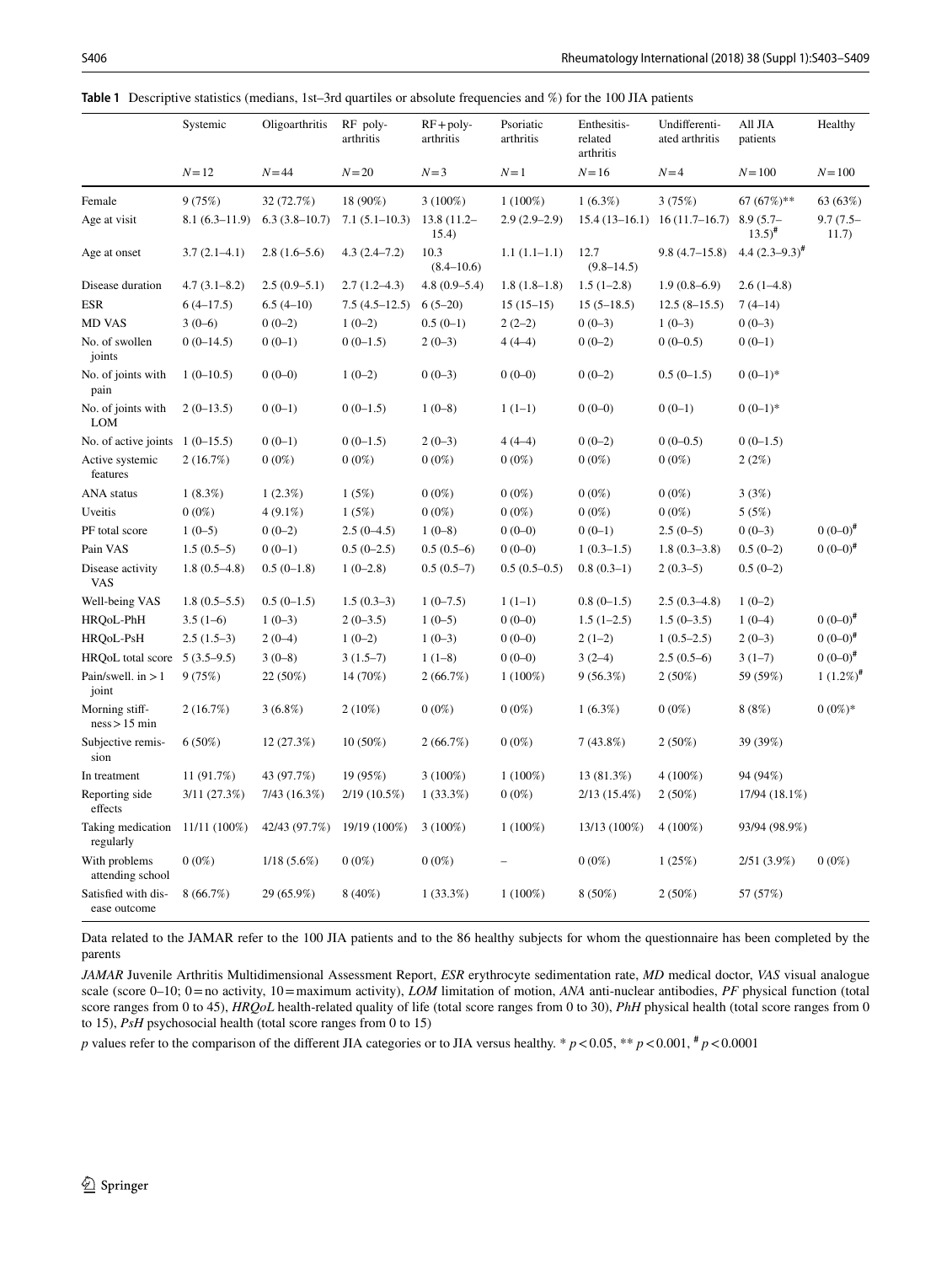<span id="page-4-0"></span>

|  |  | <b>Table 2</b> Main psychometric characteristics between the parent and child version of the JAMAR |  |  |  |  |  |  |
|--|--|----------------------------------------------------------------------------------------------------|--|--|--|--|--|--|
|--|--|----------------------------------------------------------------------------------------------------|--|--|--|--|--|--|

|                                                                   | Parent $N = 100/186$              | Child $N = 53/131$                |  |  |
|-------------------------------------------------------------------|-----------------------------------|-----------------------------------|--|--|
| Missing values (1st-3rd quartiles)                                | No missing values                 | No missing values                 |  |  |
| Response pattern                                                  | PF and HRQoL positively skewed    | PF and HRQoL positively skewed    |  |  |
| Floor effect, median                                              |                                   |                                   |  |  |
| PF                                                                | 91.0%                             | 88.7%                             |  |  |
| HRQoL-PhH                                                         | 65.0%                             | 73.6%                             |  |  |
| HRQoL-PsH                                                         | 58.0%                             | 52.8%                             |  |  |
| Pain VAS                                                          | 42.0%                             | 34.0%                             |  |  |
| Disease activity VAS                                              | 32.0%                             | 34.0%                             |  |  |
| Well-being VAS                                                    | 33.0%                             | 34.0%                             |  |  |
| Ceiling effect, median                                            |                                   |                                   |  |  |
| PF                                                                | 1.0%                              | $0.0\%$                           |  |  |
| HRQoL-PhH                                                         | 4.0%                              | $0.0\%$                           |  |  |
| HRQoL-PsH                                                         | 1.0%                              | $0.0\%$                           |  |  |
| Pain VAS                                                          | $1.0\%$                           | $0.0\%$                           |  |  |
| Disease activity VAS                                              | 1.0%                              | 0.0%                              |  |  |
| Well-being VAS                                                    | $0.0\%$                           | $0.0\%$                           |  |  |
| Items with equivalent item-scale correlation                      | 100% for PF, 100% for HRQoL       | 100% for PF, 70% for HRQoL        |  |  |
| Items with item-scale correlation $\geq 0.4$                      | 100% for PF, 80% for HRQoL        | 73% for PF, 60% for HRQoL         |  |  |
| Cronbach's alpha                                                  |                                   |                                   |  |  |
| PF-LL                                                             | 0.85                              | 0.71                              |  |  |
| PF-HW                                                             | 0.89                              | 0.81                              |  |  |
| PF-US                                                             | 0.88                              | 0.63                              |  |  |
| HRQoL-PhH                                                         | 0.87                              | 0.81                              |  |  |
| HRQoL-PsH                                                         | 0.69                              | 0.66                              |  |  |
| Items with item-scale correlation lower than the Cronbach's alpha | $100\%$ for PF, $100\%$ for HRQoL | $100\%$ for PF, $100\%$ for HRQoL |  |  |
| Test-retest intraclass correlation                                |                                   |                                   |  |  |
| PF total score                                                    | 0.99                              | 0.98                              |  |  |
| HRQoL-PhH                                                         | 0.79                              | 0.48                              |  |  |
| HRQoL-PsH                                                         | 0.92                              | 0.74                              |  |  |
| Spearman correlation with JIA core set variables, median          |                                   |                                   |  |  |
| PF                                                                | 0.4                               | 0.3                               |  |  |
| HRQoL-PhH                                                         | 0.5                               | 0.5                               |  |  |
| HRQoL-PsH                                                         | 0.1                               | 0.3                               |  |  |
| Pain VAS                                                          | 0.3                               | 0.2                               |  |  |
| Disease activity VAS                                              | 0.5                               | 0.4                               |  |  |
| Well-being VAS                                                    | 0.5                               | 0.3                               |  |  |

*JAMAR* Juvenile Arthritis Multidimensional Assessment Report, *JIA* juvenile idiopathic arthritis, *VAS* visual analogue scale, *PF* physical function, *HRQoL* health-related quality of life, *PhH* physical health, *PsH* psychosocial health, *PF-LL* PF-lower limbs, *PF-HW* PF-hand and wrist, *PF-US* PF-upper segment

## **Floor and ceiling efect**

The median floor effect was 91% (85–93%) for the PF items, 65% (54–70%) for the HRQoL-PhH items, and 58% (50–76%) for the HRQoL-PsH items. The median ceiling effect was  $1\%$  (0–2%) for the PF items,  $4\%$  (1–4%) for the HRQoL-PhH items, and 1% (1–2%) for the HRQoL-PsH items. The median floor effect was 42% for the pain VAS, 32% for the disease activity VAS and 33% for the well-being VAS. The median ceiling effect was 1% for the pain VAS, 1% for the disease activity VAS and 0% for the well-being VAS.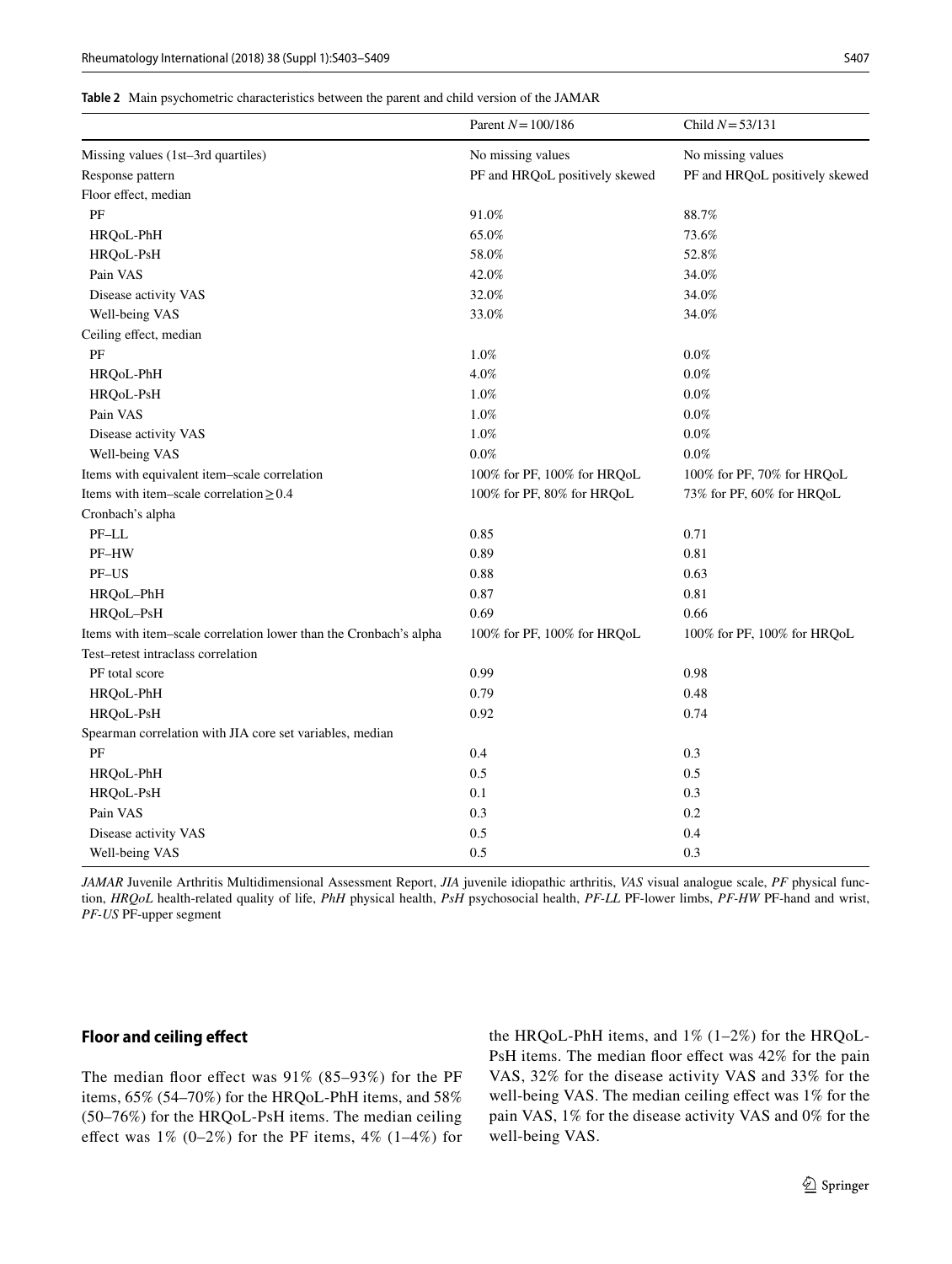# **Equal item–scale correlations (second Likert assumption)**

Pearson item–scale correlations corrected for overlap were roughly equivalent for items within a scale for 100% of the PF items and for 100% of the HRQoL items.

# **Items internal consistency (third Likert assumption)**

Pearson item–scale correlations were  $\geq 0.4$  for 100% of items of the PF and 80% of items of the HRQoL (except for HRQoL items 9 and 10).

# **Cronbach's alpha internal consistency**

Cronbach's alpha was 0.85 for PF-LL, 0.89 for PF-HW, and 0.88 for PF-US. Cronbach's alpha was 0.87 for HRQoL-PhH and 0.69 for HRQoL-PsH.

# **Interscale correlation**

The Pearson correlation of each item of the PF and the HRQoL with all items included in the remaining scales of the questionnaires was lower than the Cronbach's alpha.

# **Test–retest reliability**

Reliability was assessed in 10 JIA patients, by re-administering both versions (parent and child) of the JAMAR after a median of 8 days (8–9 days). The intraclass correlation coeffcients (ICC) for the PF total score showed an almost perfect reproducibility (ICC =  $0.99$ ). The ICC for the HRQoL-PhH showed a substantial reproducibility (ICC =  $0.79$ ) while the ICC for the HRQoL-PsH showed an almost perfect reproducibility  $(ICC=0.92)$ .

# **Convergent validity**

The Spearman correlation of the PF total score with the JIA core set of outcome variables ranged from 0.3 to 0.6  $(median = 0.4)$ . The PF total score best correlation was observed with the parent assessment of pain  $(r=0.7)$ , *p*<0.001). For the HRQoL, the median correlation of the PhH with the JIA core set of outcome variables ranged from 0.4 to 0.7 (median=0.5), whereas for the PsH ranged from 0 to 0.4 (median =  $0.1$ ). The PhH showed the best correlation with the parent global assessment of well-being (*r*=0.7, *p*<0.001) and the PsH with the parent's assessment of pain  $(r=0.5, p<0.001)$ . The median correlations between the pain VAS, the well-being VAS, and the disease activity VAS and the physician-centred and laboratory measures were 0.3 (0.2–0.4), 0.5 (0.4–0.6), 0.5 (0.3–0.7), respectively.

#### S408 Rheumatology International (2018) 38 (Suppl 1):S403–S409

## **Discussion**

In this study, the Ukrainian version of the JAMAR was cross-culturally adapted from the original standard English version with two forward and two backward translations. According to the results of the validation analysis, the Ukrainian parent and patient versions of the JAMAR possess satisfactory psychometric properties. The disease-specifc components of the questionnaire discriminated well between patients with JIA and healthy controls. Notably, there was no signifcant diference between the healthy subjects and their affected peers in the school-related problems variable. This fnding indicates that children with JIA adapt well to the consequences of JIA.

Psychometric performances were good for all domains of the JAMAR with few exceptions: two HRQoL items (difficulty in concentrating or paying attention and feeling) dissatisfed with physical appearance or abilities) showed a lower items internal consistency. However, the overall internal consistency was good for all the domains (except for HRQoL-PsH where Cronbach's alpha was questionable).

In the external validity evaluation, the Spearman's correlations of the PF and HRQoL scores with JIA core set parameters ranged from very weak to moderate.

Overall, the statistical performances of the child version of the JAMAR are somewhat poorer than those obtained by the parent version. The JAMAR is aimed to evaluate the side effects of medications and school attendance, which are other dimensions of daily life that were not previously considered by other HRQoL tools. This may provide useful information for intervention and follow-up in health care.

In conclusion, the Ukrainian version of the JAMAR was found to have satisfactory psychometric properties and it is, thus, a reliable and valid tool for the multidimensional assessment of children with JIA.

**Acknowledgements** We thank all families who participated in the project, the team that prepared and reviewed the forward and backward translations, and all members of PRINTO in Ukraine, in particular Dr Olha Halyabar, Ms. Mariya Karpinska, Ms. Lesya Khmilyarchuk. We thank the staff of the PRINTO International Coordinating Centre in Genoa (Italy) and in particular Marco Garrone for the overall coordination of the translation process, Silvia Scala and Elisa Patrone for data collection and quality assurance; Luca Villa, Giuseppe Silvestri and Mariangela Rinaldi for the database development and management and the remaining PRINTO team for data entry. The Principal Investigator of the study was Prof. Angelo Ravelli, MD. The scientifc coordinator and study methodologist was Nicolino Ruperto, MD, MPH. The project coordinators were Alessandro Consolaro, MD, PhD, Francesca Bovis, BsA. We thank also Prof. Alberto Martini, PRINTO Chairman. Funding was provided by the Istituto G. Gaslini, Genoa (Italy). Permission for use of JAMAR and its translations must be obtained in writing from PRINTO, Genoa, Italy. All JAMAR-related inquiries should be directed to at printo@gaslini.org. Permission for use of CHAQ and CHQ-derived material is granted through the scientifc cooperation of the copyright holder ICORE of Woodside CA and HealthActCHQ Inc. of Boston, Massachusetts USA. All CHQ-related inquiries should be